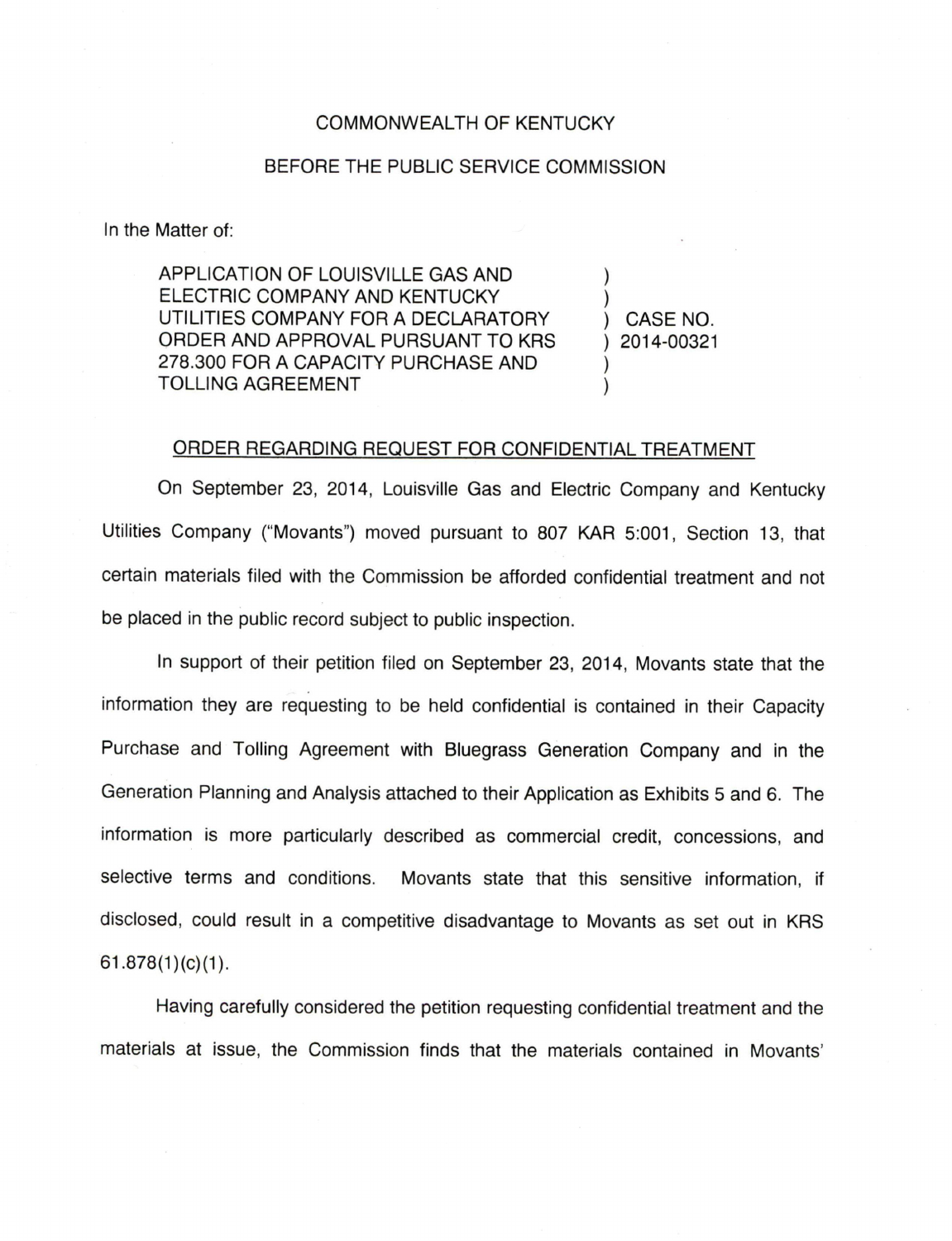Application, Exhibits 5 and 6, meet the criteria for confidential protection as set forth in KRS 61.878(1)(c)(1) and should not be placed in the public record for an indefinite period of time, or until further Orders of this Commission.

IT IS THEREFORE ORDERED that:

1. Movants' petition for confidential protection is hereby granted.

2. The materials contained in Movants' Application, Exhibits 5 and 6, are hereby granted confidential protection. The materials granted confidential protection will not be placed in the public record or made available for public inspection for an indefinite period of time, or upon further Orders of this Commission.

3. Use of the materials in question in any Commission proceeding shall be in compliance with 807 KAR 5:001, Section 13(9).

4. Movants shall inform the Commission if the materials granted confidential protection become publicly available or no longer qualify for confidential treatment.

5. If a non-party to this proceeding requests to inspect materials granted confidential treatment by this Order and the period during which the materials have been granted confidential treatment has not run, Movants shall have 20 days from receipt of written notice of the request to demonstrate that the materials still fall within the exclusions from disclosure requirements established in KRS 61.878. If Movants are unable to make such demonstration, the requested materials shall be made available for inspection. Otherwise, the Commission shall deny the request for inspection.

6. The Commission shall not make the materials available for inspection for 20 days following an Order finding that the materials no longer qualify for confidential treatment in order to allow Movants to seek a remedy afforded by law.

Case No. 2014-00321

 $-2-$ 

 $\bar{\omega}$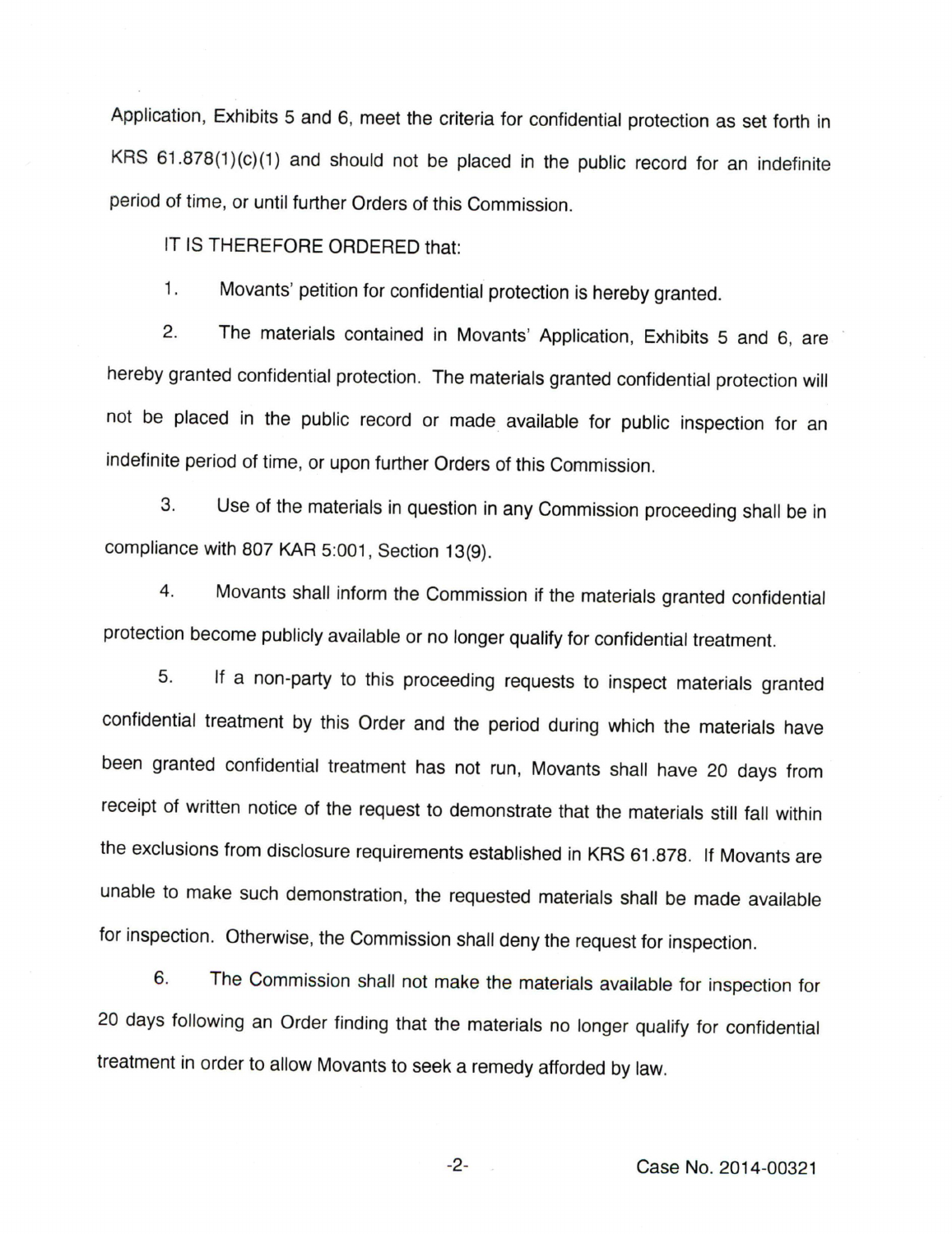By the Commission



ATTEST:

Cauryh. Douwolf

Case No. 2014-00321